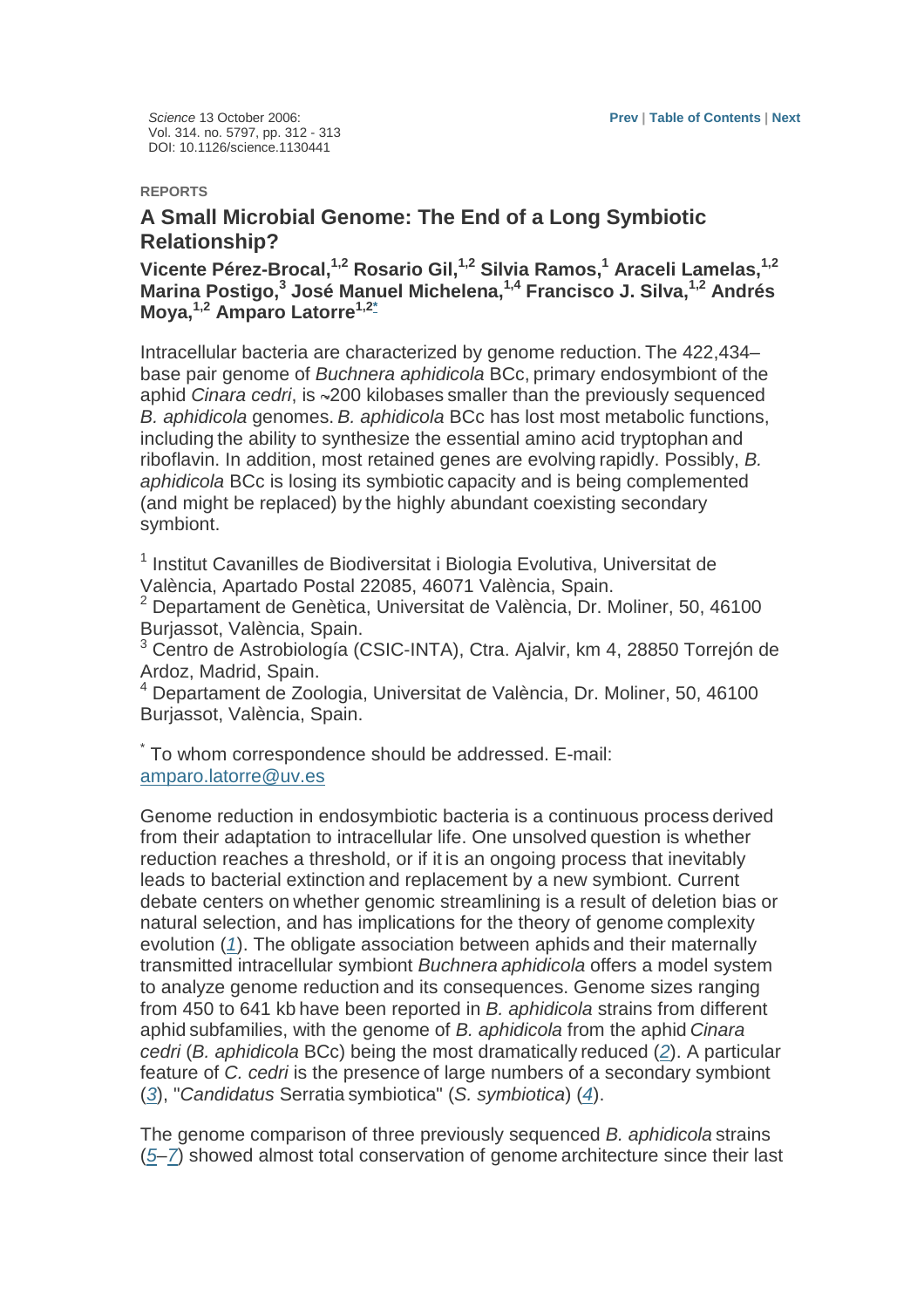common symbiotic ancestor. Selective gene losses in the extant lineages appear to be mainly related to host-specific properties (6, 7).

The B. aphidicola BCc genome is composed of a 416,380–base pair (bp) circular chromosome plus a 6045-bp plasmid for leucine biosynthesis (tables S1 to S3) (8, 9). Gene loss, scattered along the chromosome (fig. S1), is the main cause of genome shrinkage, because there is no reduction in the sizes of intergenic regions and open reading frames. With only 362 protein-coding genes, this genome represents the minimal known gene set able to support cellular life.

Gene loss affects all functional categories (figs. S1 and S2; table S4), although not evenly. Genes necessary for RNA metabolism (transcription and translation) are the most preserved, representing 35% of the genome's coding capacity. The DNA replication machinery is also complete, but the repair machinery is further reduced than in other strains. Chaperone systems and all essential components for protein translocation are also well preserved, ensuring proper folding and positioning of membrane protein components. These include a highly simplified flagellar apparatus, composed only of those elements homologous to the type III virulence secretion system required for the invasion of the host cells  $(10)$ .

Gene losses affecting biosynthesis of nucleotides, cofactors, cell envelope, and transport are particularly acute. Hence, B. aphidicola BCc depends entirely on its host for nucleotide and cofactor provisioning. In addition, and in contrast to what has been described in other strains (11), B. aphidicola BCc is clearly unable to provide riboflavin to its host. Finally, it lacks most of the transporters encoded by other B. aphidicola genomes. Because it has also lost all the genes for aminosugar and peptidoglycan biosynthesis, it appears that B. aphidicola BCc must be close to a free-diffusing cell, in which most metabolites can be passively exchanged through a highly simplified cell envelope.

The putative B. aphidicola BCc metabolism inferred from the extant genes (fig. S3) is reduced simply to using glucose to obtain energy through substratelevel phosphorylation, plus the production of saturated fatty acids and all the essential amino acids, except tryptophan. All genes encoding the adenosine 5'-triphosphate synthase subunits have been lost, indicating that the retained components of the electron transport chain must be involved in the regeneration of nicotinamide adenine dinucleotide for glycolysis and acetyl– coenzyme A biosynthesis. In the absence of all genes necessary for the biosynthesis of phospholipids, the preservation of the complete saturated fatty acid pathway indicates that B. aphidicola BCc, and B. aphidicola in general, probably provide them to the host.

Aphids, like other animals, require adequate quantities of 10 essential amino acids that are lacking in their diet and must be provided by their endosymbionts. B. aphidicola BCc has retained the biosynthetic capacity for all essential amino acids except tryptophan. The importance of tryptophan production by the endosymbiont has been experimentally demonstrated (12), and the close relative B. aphidicola BCt, endosymbiont of the aphid Cinara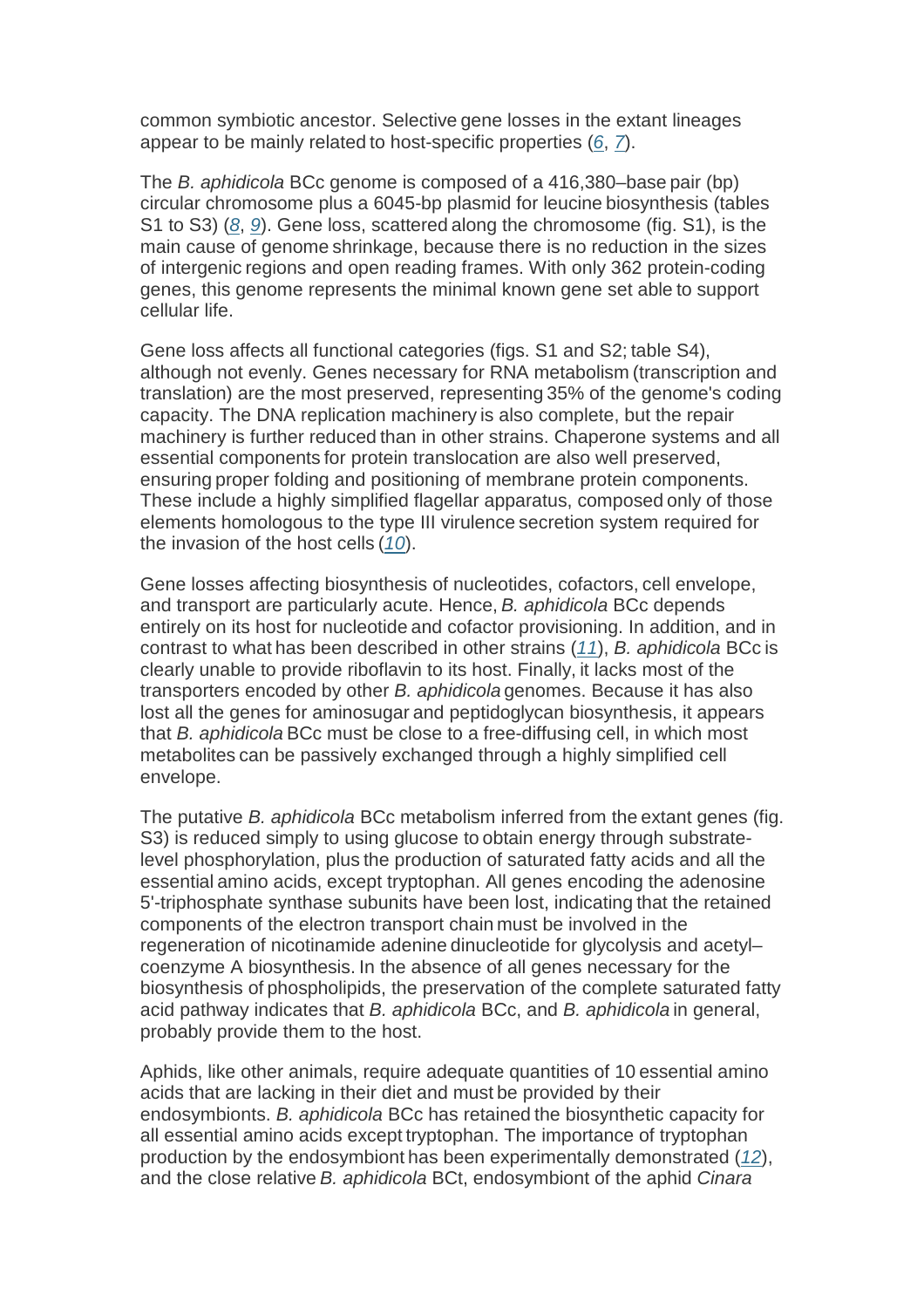tujafilina, possesses trpE and trpG (the two regulatory genes of the tryptophan pathway) on a plasmid (9). C. cedri and C. tujafilina are almost identical (13), and their plant hosts are also very similar. Yet, B. aphidicola BCt contains the genes for tryptophan biosynthesis whereas B. aphidicola BCc has lost the complete pathway, which suggests that B. aphidicola BCc is not only unable to provide tryptophan to its host, but must obtain it from another source. Although secondary symbionts are considered facultative in other aphids, S. symbiotica is present in all the C. cedri clones we have worked with. They are always contained within well-defined bacteriocytes, are present at a density similar to that of B. aphidicola (Fig. 1; fig. S5), are located in the central part of the bacteriome, and are surrounded by primary bacteriocytes (3). The polymerase chain reaction amplification and sequencing of a trpE fragment from S. symbiotica (8) indicate that this symbiont synthesizes tryptophan and supplies it to the whole symbiotic system.



**Fig. 1.** Microscopic analysis of C. cedri bacteriocytes. Semi-thin section showing two types of bacteriocytes, identifiable by their different tonality with toluidin blue. P. primary symbiont (B. aphidicola); S, secondary symbiont (S. symbiotica); n, bacteriocyte nuclei. [View Larger Version of this Image (177K GIF file)]

The evolution of B. aphidicola BCc sequences appears to have been particularly rapid. In general, the ratio of synonymous to nonsynonymous substitutions,  $dN/dS$ , of B. aphidicola protein-coding genes is higher than those of free-living bacteria, owing to an accelerated rate of nonsynonymous substitution (14). This pattern is more marked in B. aphidicola BCc (8) (table S5). Tests of the relative accumulation of nucleotide substitutions performed for all possible B. aphidicola strain pairs (table S6) revealed that the B. aphidicola BCc branch accumulates a significantly higher number of substitutions in most of its genes (table S7). The genes with higher  $dN/dS$ ratios are not associated with any particular functional role (fig. S4). Finally, we analyzed the type of selection that operates on protein-coding genes in B. aphidicola (table S8). Most of the genes are under purifying selection (dS > dN), but about 12% of the genes are under neutral selection in B. aphidicola BCc ( $dS \cdot dN$ ), as expected for pseudogenes.

Taking together all functional, evolutionary, and microscopic data, we postulate that B. aphidicola BCc is undergoing a process of genome degradation and functional replacement by the coexisting S. symbiotica  $(3)$ . Natural symbiont replacement of B. aphidicola by a fungus was postulated to have occurred in aphids of the tribe Cerataphidini (15), whereas experimental evidence of secondary symbionts taking on the role of B. aphidicola has been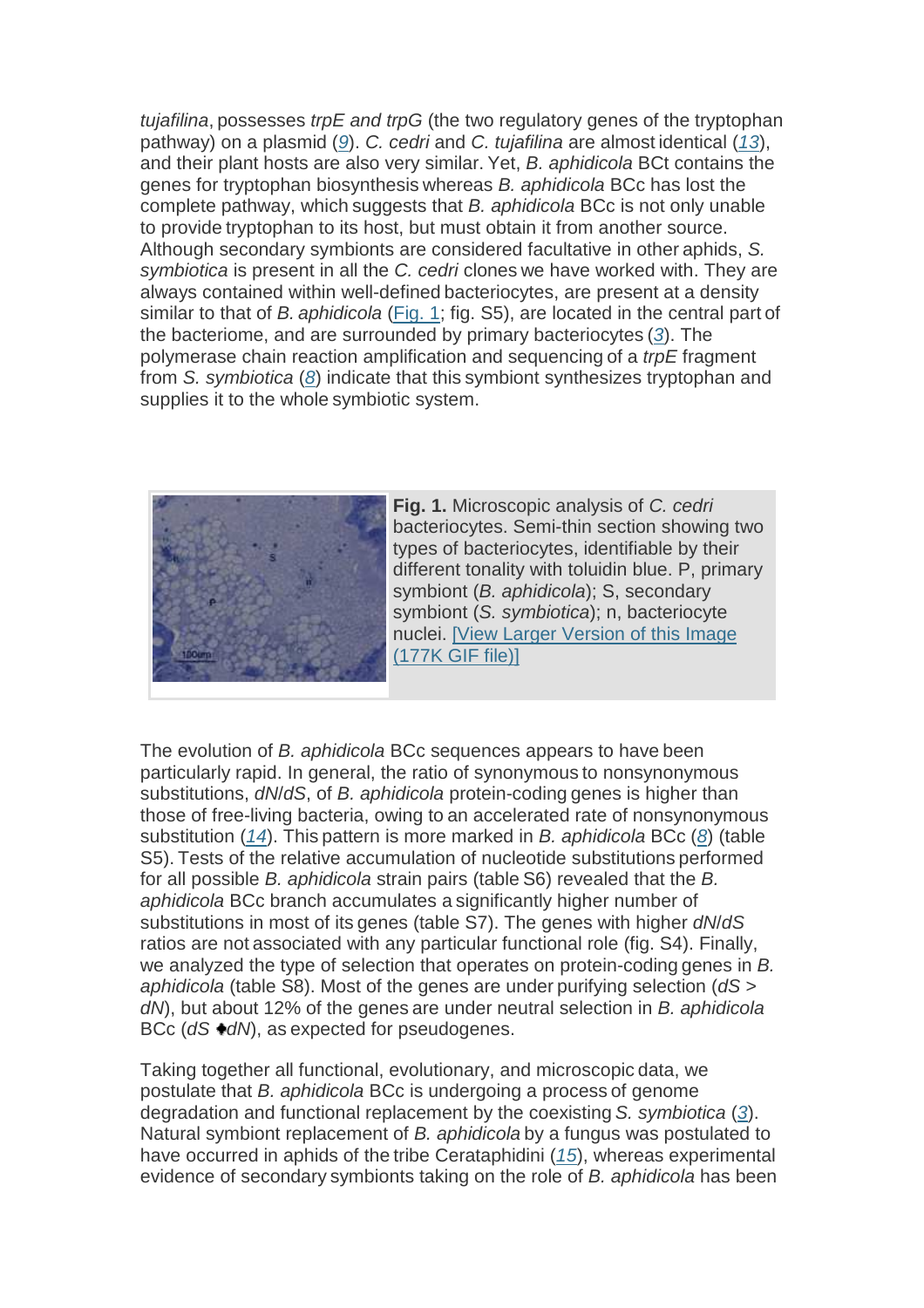demonstrated in infection experiments of B. aphidicola–cured aphids (16). All the analyses performed point to a more extreme gene-degradation effect occurring in the B. aphidicola BCc genes than in other B. aphidicola lineages. Indeed, the loss of most DNA-protecting and DNA-repair mechanisms in B. aphidicola BCc, more so than in the other B. aphidicola lineages, would enhance the mutation rate. Further, B. aphidicola BCc has apparently lost its role as a tryptophan and riboflavin supplier to its host and indeed cannot even supply its own needs, which must be provided by S. symbiotica, not only to the host but also to B. aphidicola BCc. Thus, the mutualistic relationship between B. aphidicola and its aphid host seems to have taken on a new, more complex role that includes a second endosymbiont and might end up in a replacement.

## **References and Notes**

- 1. M. Lynch, B. Kostella, S. Schaak, Science **311**, 1727 (2006).[Abstract/Free Full Text]
- 2. R. Gil, B. Sabater-Muñoz, A. Latorre, F. J. Silva, A. Moya, Proc. Natl. Acad. Sci. U.S.A. **99**, 4454 (2002).[Abstract/Free Full Text]
- 3. L. Gómez-Valero et al., J. Bacteriol. **186**, 6626 (2004).[Abstract/Free Full Text]
- 4. N. A. Moran, J. A. Russell, R. Koga, T. Fukatsu, Appl. Environ. Microbiol. **71**, 3302 (2005).[Abstract/Free Full Text]
- 5. S. Shigenobu, H. Watanabe, M. Hattori, Y. Sakaki, H. Ishikawa, Nature **407**, 81 (2000). [CrossRef] [ISI] [Medline]
- 6. I. Tamas et al., Science **296**, 2376 (2002).[Abstract/Free Full Text]
- 7. R. C. H. J. van Ham et al., Proc. Natl. Acad. Sci. U.S.A. **100**, 581 (2003).[Abstract/Free Full Text]
- 8. The complete annotated genome sequence, methods, and supporting material are available on Science Online.
- 9. R. Gil, B. Sabater-Muñoz, V. Pérez-Brocal, F. J. Silva, A. Latorre, Gene **370**, 17 (2006). [CrossRef] [ISI] [Medline]
- 10. G. M. Young, D. H. Schmiel, V. L. Millar, Proc. Natl. Acad. Sci. U.S.A. **96**, 6456 (1999).[Abstract/Free Full Text]
- 11. A. Nakabachi, H. Ishikawa, J. Insect Physiol. **45**, 1 (1999). [CrossRef] [ISI] [Medline]
- 12. A. E. Douglas, W. A. Prosser, J. Insect Physiol. **38**, 565 (1992). [CrossRef] [ISI]
- 13. G. Remaudière, M. Remaudière, Catalogue des Aphididae du Monde. Homoptera Aphidoidea (Institut National de la Recherche Agronomique, Paris, 1997).
- 14. M. A. Clark, N. A. Moran, P. Baumann, Mol. Biol. Evol. **16**, 1586 (1999).[Abstract]
- 15. T. Fukatsu, H. Ishikawa, J. Insect Physiol. **38**, 765 (1992). [ISI]